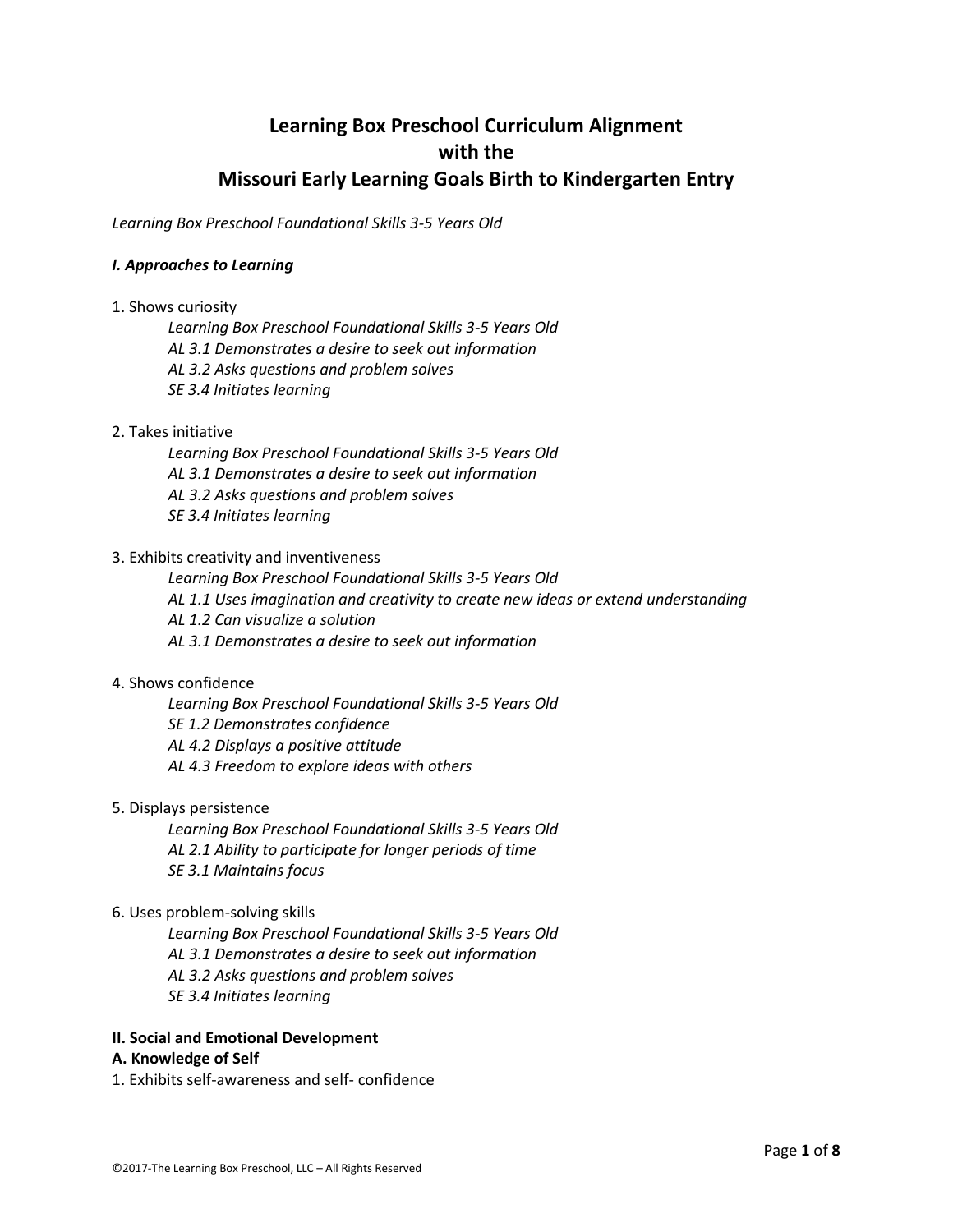*Learning Box Preschool Foundational Skills 3-5 Years Old SE 1.1 Aware of thoughts, needs, and feelings of self and others SE 1.2 Demonstrates confidence*

2. Manages feelings and behavior

*Learning Box Preschool Foundational Skills 3-5 Years Old SE 4.1 Manages emotions appropriately AL 5.3 Follows directions SE 2.2 Cooperates*

# **B. Knowledge of Others**

1. Builds relationships

*Learning Box Preschool Foundational Skills 3-5 Years Old SE 2.1 Makes positive social connections AL 5.1 Initiates social interactions SE 2.2 Cooperates within shared space*

# **A. Physical Development**

1. Uses Gross Motor Skills with Purpose and Collaboration *Learning Box Preschool Foundational Skills 3-5 Years Old PD 2.1 Displays balance and coordination PD 2.2 Uses locomotor skills PD 3.3 Exhibits hand-eye coordination*

- 2. Uses Fine Motor Skills with Purpose and Control *Learning Box Preschool Foundational Skills 3-5 Years Old PD 3.1 Controls small muscle movement PD 3.2 Manipulates varied objects PD 3.3 Exhibits hand-eye coordination*
- 3. Responds to Sensory Input to Function in the Environment *Learning Box Preschool Foundational Skills 3-5 Years Old SE 1.1 Aware of thoughts, needs, and feelings of self and others*

#### **B. Health and Self-Care**

- 1. Practices healthy behaviors
	- *Learning Box Preschool Foundational Skills 3-5 Years Old PD 1.1 Practices daily self-care PD 1.2 Comprehends and applies safety rules PD 1.3 Makes healthy food choices*

# **C. Safety**

1. Practices safe behaviors

*Learning Box Preschool Foundational Skills 3-5 Years Old PD 1.2 Comprehends and applies safety rules AL 5.3 Follows directions SE 2.2 Cooperates*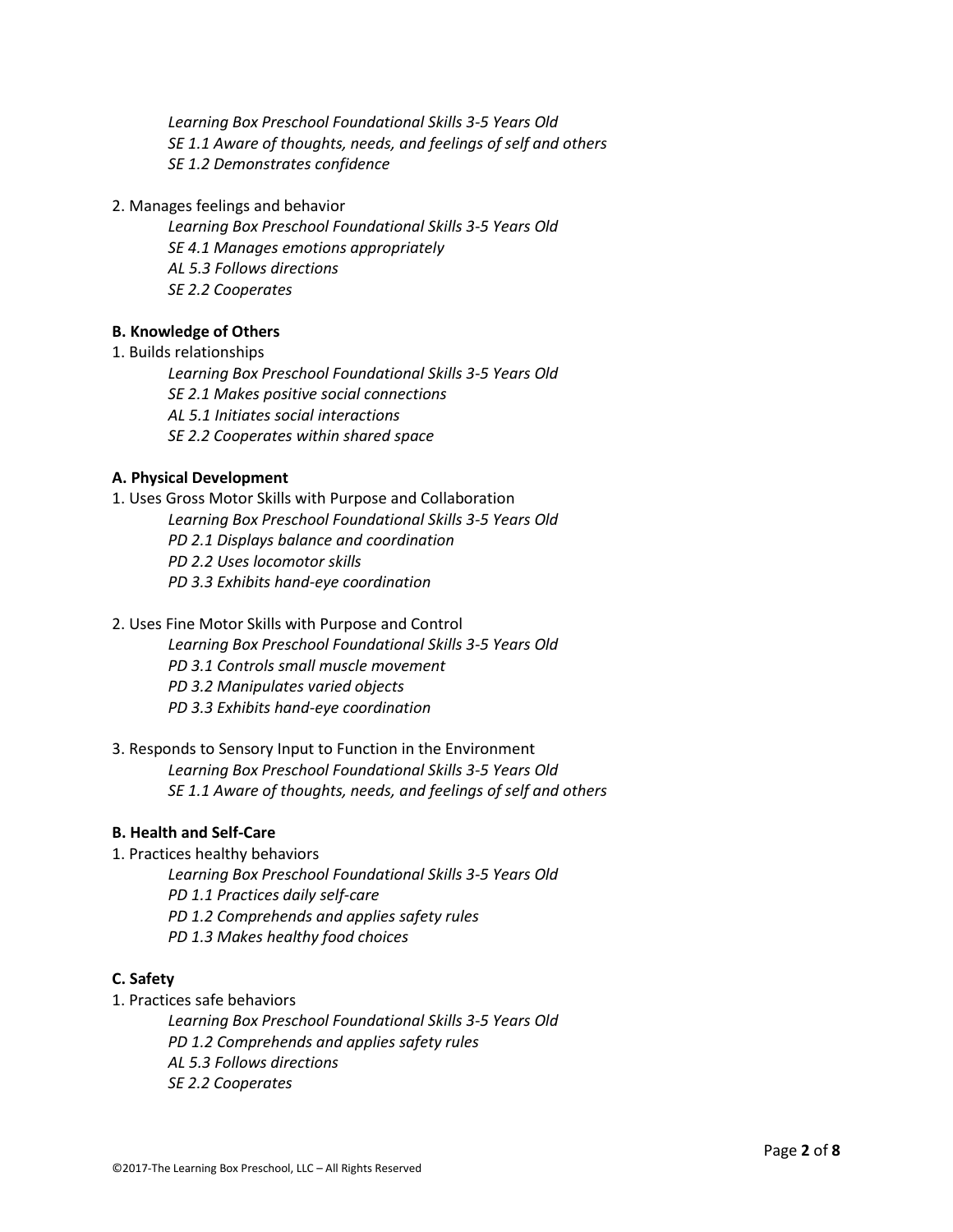# **IV. Language and Literacy Communication and Language**

# **A. Symbolic Development**

- 1. Represents feelings and ideas in a variety of ways
	- *Learning Box Preschool Foundational Skills 3-5 Years Old*
	- *AL 2.2 Communicates verbally of through body language*
	- *LL 6.1 Participates in conversations*
	- *LL 6.2 Shares stories and/or information*
	- *AL 5.2 Participates in "shared thinking"*
	- *CE 3.1 Communicates through visual art*
	- *LL 8.1 Writes letters, words, and name*

# **B. Listening and Understanding (Receptive Language)**

- 1. Listens for different purposes
	- *Learning Box Preschool Foundational Skills 3-5 Years Old LL 5.2 Listens for understanding and responds appropriately*

# **C. Speaking (Expressive Language)**

1. Uses language to communicate *Learning Box Preschool Foundational Skills 3-5 Years Old LL 6.1 Participates in conversations LL 6.2 Shares stories and/or information LL 6.3 Speaks in sentences*

# 2. Develops and expands vocabulary

*Learning Box Preschool Foundational Skills 3-5 Years Old*

- *LL 3.1 Identifies letters and words*
- *LL 3.2 Understands that letters and words have meaning*
- *LL 4.1 Builds meaning of words*

# **Literacy**

# **D. Reading**

- 1. Applies early reading skills
	- *Learning Box Preschool Foundational Skills 3-5 Years Old*
	- *LL 8.2 Aware that words and symbols can be written down and read*
	- *LL 7.2 Participates in reading*
	- *LL 5.1 Responds to text*
	- *LL 5.2 Listens for understanding and responds appropriately*
	- *LL 5.3 Compares and contrasts*
	- *LL 5.4 Makes predictions*
	- *LL 1.1 Demonstrates understanding of sounds, rhyme, and patterns in letters and words*
	- *LL 3.1 Identifies letters and words*
	- *LL 3.2 Understands that letters and words have meaning*

# 2. Uses concepts of print

*Learning Box Preschool Foundational Skills 3-5 Years Old LL 2.1 Shows understanding of print concepts*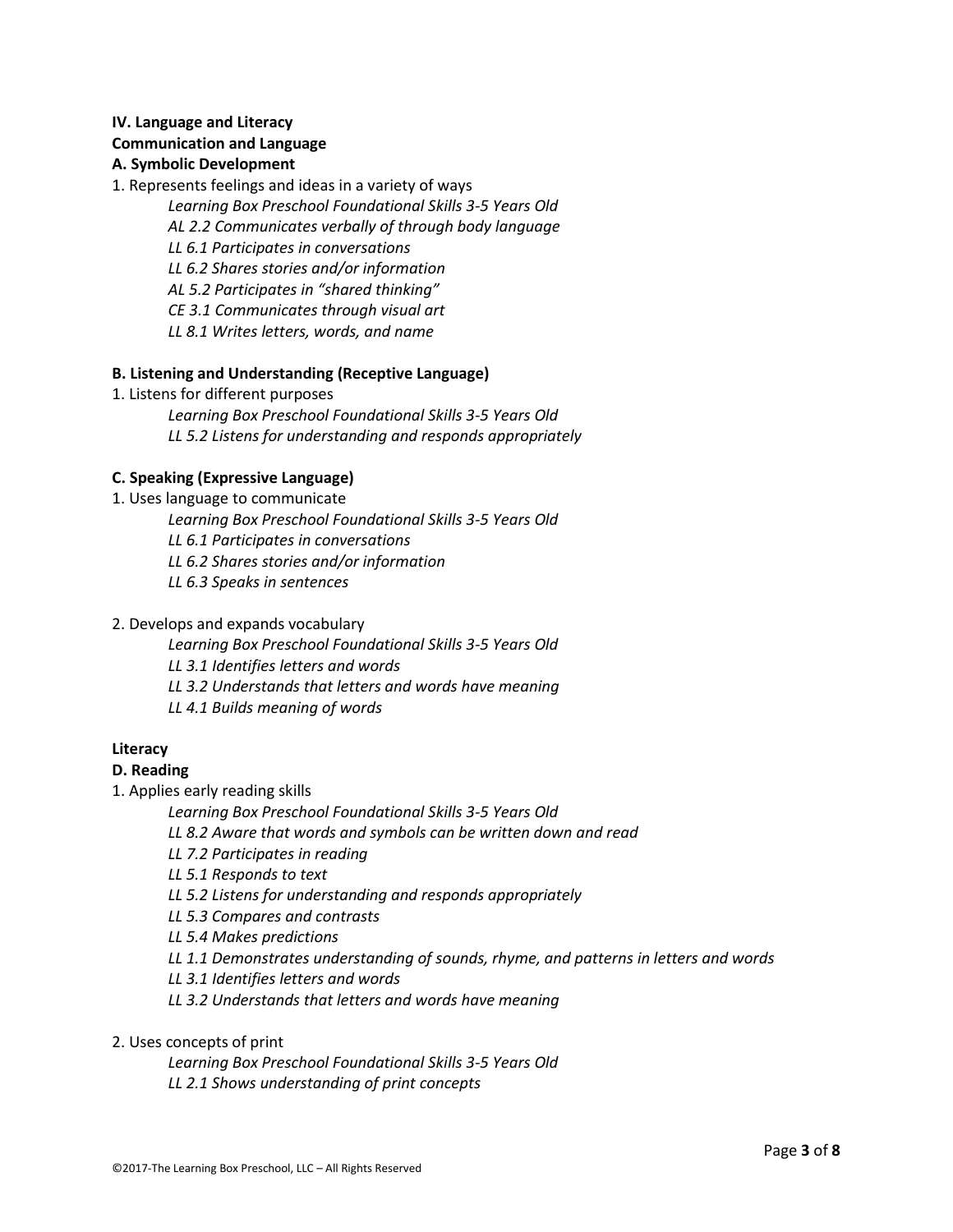- 3. Attends to sounds in language (phonological awareness)
	- *Learning Box Preschool Foundational Skills 3-5 Years Old*
	- *LL 1.1 Demonstrates understanding of sounds, rhyme, and patterns in letters and words*
	- *LL 3.1 Identifies letters and words*
	- *LL 3.2 Understands that letters and words have meaning*

## **E. Writing**

- 1. Uses writing as a means of expression/communication
	- *Learning Box Preschool Foundational Skills 3-5 Years Old*
	- *LL 8.1 Writes letters, words, and name*
	- *LL 8.2 Aware that words and symbols can be written down and read*

# **V. Mathematics**

# **A. Counting and Cardinality**

1. Uses number to show quantity

*Learning Box Preschool Foundational Skills 3-5 Years Old M 1.1 Understands and identifies numbers and quantities*

# 2. Uses language to represent number of objects

*Learning Box Preschool Foundational Skills 3-5 Years Old M 1.1 Understands and identifies numbers and quantities M 1.2 Identifies numbers and relationships LL 4.1 Builds meaning of words*

#### 3. Solves problems using number

*Learning Box Preschool Foundational Skills 3-5 Years Old M 5.1 Solves mathematical problems M 1.1 Understands and identifies numbers and quantities M 1.2 Identifies numbers and relationships*

#### 4. Uses numerical representations

*Learning Box Preschool Foundational Skills 3-5 Years Old M 1.1 Understands and identifies numbers and quantities M 1.2 Identifies numbers and relationships CE 3.1 communicates through visual art*

#### **B. Operations and Algebraic Thinking**

- 1. Uses language to represent number of objects *Learning Box Preschool Foundational Skills 3-5 Years Old M 1.1 Understands and identifies numbers and quantities M 1.2 Identifies numbers and relationships*
- 2. Uses numerical representations
	- *Learning Box Preschool Foundational Skills 3-5 Years Old M 1.1 Understands and identifies numbers and quantities M 1.2 Identifies numbers and relationships CE 3.1 communicates through visual art*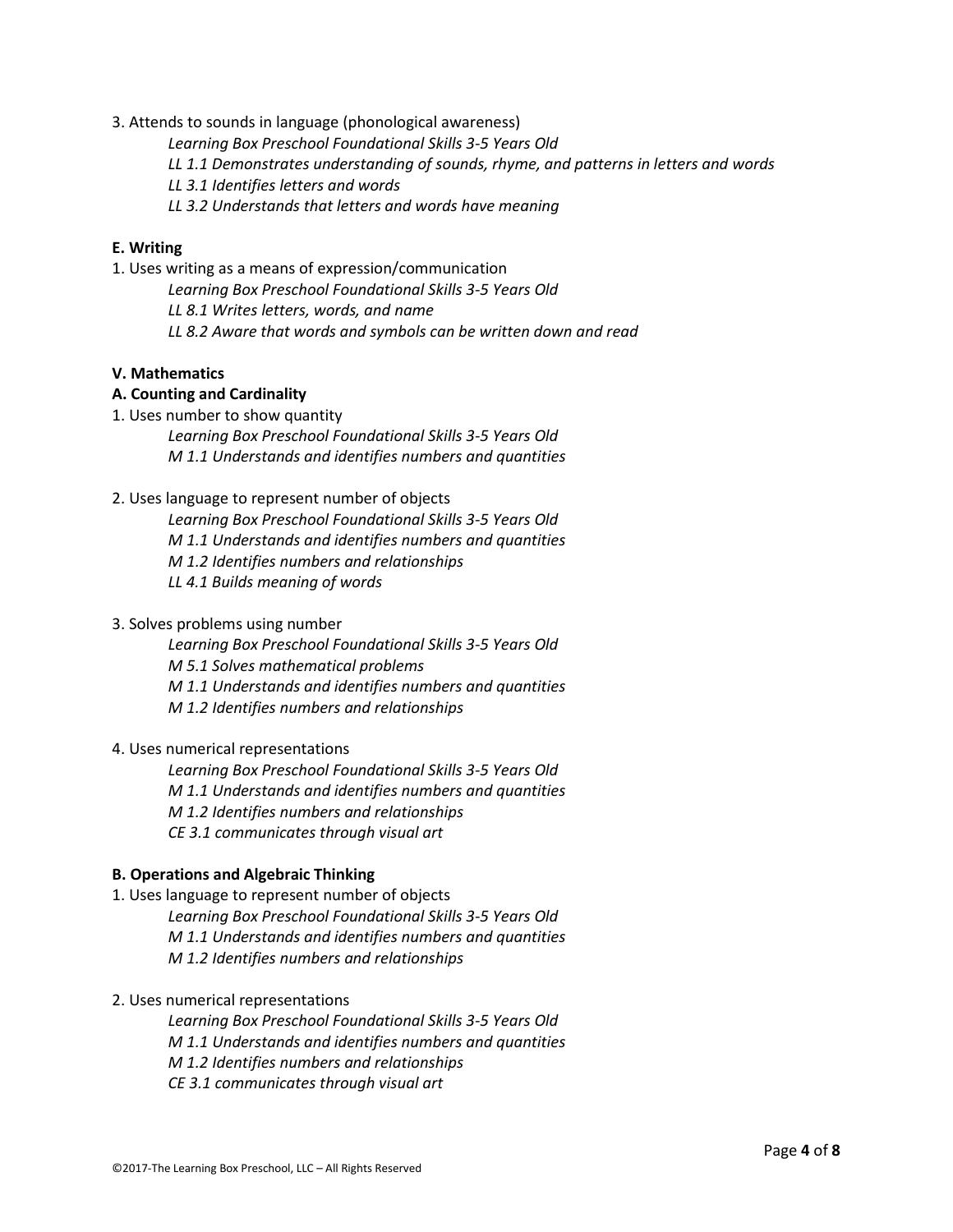## **C. Number and Operations in Base Ten**

1. Uses language to represent number of objects

*Learning Box Preschool Foundational Skills 3-5 Years Old LL 4.1 Builds meaning of words M 1.1 Understands and identifies numbers and quantities*

*M 1.2 Identifies numbers and relationships*

# **D. Measurement and Data**

#### 1. Makes comparisons

*Learning Box Preschool Foundational Skills 3-5 Years Old M 4.1 Compares and orders M 4.2 Measures and/or estimates*

# 2. Uses measurement

*Learning Box Preschool Foundational Skills 3-5 Years Old PD 3.2 Manipulates varied objects LM 4.1 Compares and orders M 4.2 Measures and/or estimates*

3. Collects, organizes and displays information (Charting and Graphing) *Learning Box Preschool Foundational Skills 3-5 Years Old M 2.2 Classifies, sorts, and charts data*

#### **E. Geometry**

- 1. Investigates positions and locations
	- *Learning Box Preschool Foundational Skills 3-5 Years Old M 3.2 Comprehends positions in space S 1.1 Engages in observation and investigation*
- 2. Explores shapes in the environment

*Learning Box Preschool Foundational Skills 3-5 Years Old M 3.1 Identifies shapes S 1.1 Engages in observation and investigation*

#### **VI. Science**

# **A. Physical Science (Forces and Interactions)**

- 1. Explores physical properties of objects and materials
	- *Learning Box Preschool Foundational Skills 3-5 Years Old*
	- *S 1.1 Engages in observation and investigation*
	- *S 1.2 Makes predictions and describes outcomes*
	- *S 4.1 Recognizes physical properties of objects and materials*
- 2. Investigates properties of objects and materials.
	- *Learning Box Preschool Foundational Skills 3-5 Years Old*
	- *S 1.1 Engages in observation and investigation*
	- *S 1.2 Makes predictions and describes outcomes*
	- *S 4.1 Recognizes physical properties of objects and materials*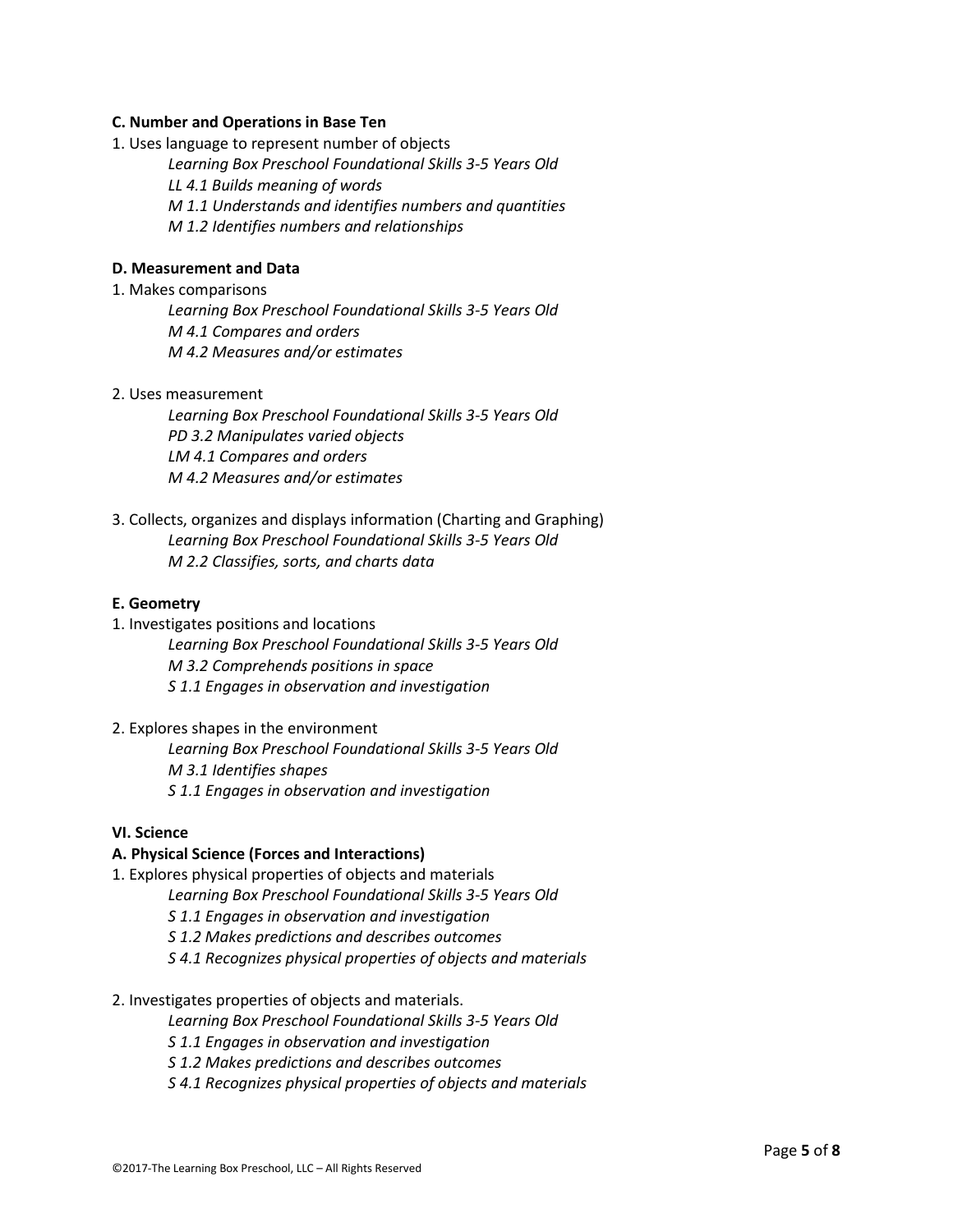- 3. Solves problems involving physical properties of objects and materials
	- *Learning Box Preschool Foundational Skills 3-5 Years Old*
	- *AL 3.2 Asks questions and problem solves*
	- *AL 3.1 Demonstrates a desire to seek out information*
	- *S 1.1 Engages in observation and investigation*
	- *S 4.1 Recognizes physical properties of objects and materials*
- 4. Represents observations of the physical world in a variety of ways
	- *Learning Box Preschool Foundational Skills 3-5 Years Old*
	- *LL 8.1 Writes letters, words, and name*
	- *CE 3.1 Communicates through visual art*
	- *LL 6.2 Shares stories and/or information*
	- *S 4.1 Recognizes physical properties of objects and materials*

# **B. Life Science**

- 1. Explores characteristics of living things
	- *Learning Box Preschool Foundational Skills 3-5 Years Old*
	- *S 3.1 Understands characteristics of living things*
	- *S 1.1 Engages in observation and investigation*
	- *S 1.2 Makes predictions and describes outcomes*

#### **(Interdependent Relationships in Ecosystems)**

- 2. Investigates characteristics of living things
	- *Learning Box Preschool Foundational Skills 3-5 Years Old*
	- *AL 3.2 Asks questions and problem solves*
	- *S 3.1 Understands characteristics of living things*
	- *S 1.1 Engages in observation and investigation*
	- *S 1.2 Makes predictions and describes outcomes*
- 3. Solves problems related to living things
	- *Learning Box Preschool Foundational Skills 3-5 Years Old*
	- *AL 3.1 Demonstrates a desire to seek out information*
	- *AL 3.2 Asks questions and problem solves*
	- *S 3.1 Understands characteristics of living things*

# **C. Earth (Weather and Climate)**

- 1. Explores properties of earth and sky
	- *Learning Box Preschool Foundational Skills 3-5 Years Old*
	- *S 2.1 Identifies characteristics of Earth's environment*
	- *S 1.1 Engages in observation and investigation*
	- *S 1.2 Makes predictions and describes outcomes*

#### 2. Investigates properties of earth and sky

- *Learning Box Preschool Foundational Skills 3-5 Years Old*
- *S 2.1 Identifies characteristics of Earth's environment*
- *S 1.1 Engages in observation and investigation*
- *S 1.2 Makes predictions and describes outcomes*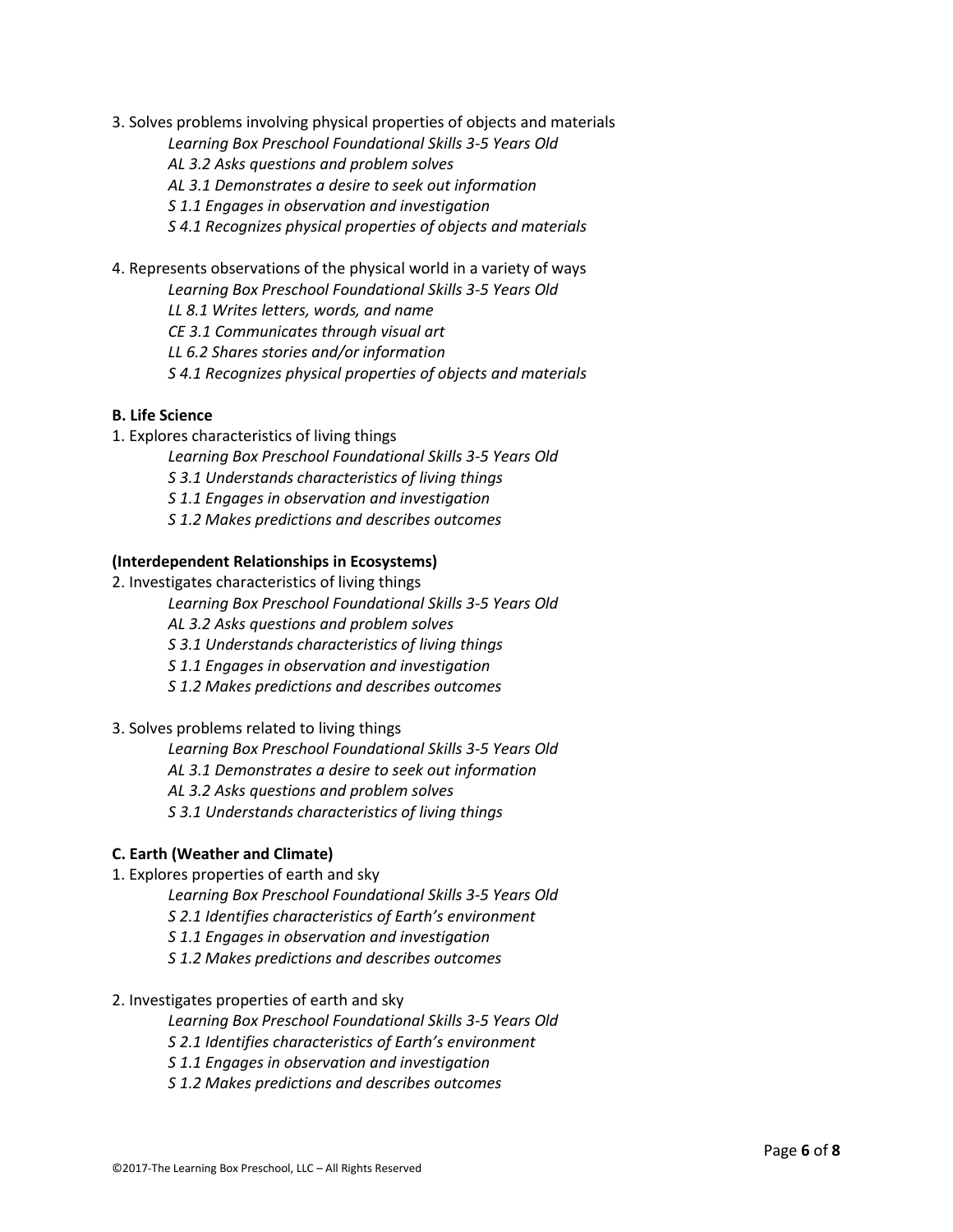3. Solves problems involving earth and sky

*Learning Box Preschool Foundational Skills 3-5 Years Old*

*S 1.1 Engages in observation and investigation*

*AL 3.1 Demonstrates a desire to seek out information*

*AL 3.2 Asks questions and problem solves*

4. Represents observations about earth and sky in a variety of ways

*Learning Box Preschool Foundational Skills 3-5 Years Old*

*LL 8.1 Writes letters, words, and name*

*CE 3.1 Communicates through visual art*

*LL 6.2 Shares stories and/or information*

*S 4.1 Recognizes physical properties of objects and materials*

# **VII. Understanding the World**

# **A. Family**

- 1. Explores family
	- *Learning Box Preschool Foundational Skills 3-5 Years Old*
	- *SS 1.1 Identifies personal and family roles within their home and community*
	- *SS 1.2 Examines diversity, culture, and traditions*
	- *SS 5.1 Shows interest in personal and family history*

# **B. People and Communities**

- 1. Shows interest in people and the community
	- *Learning Box Preschool Foundational Skills 3-5 Years Old*
	- *SS 1.2 Examines diversity, culture, and traditions*
	- *SS 2.1 Understands citizenship and responsibilities*
	- *SS 3.1 Understands roles and occupations in society*

#### 2. Explores people and the community

*Learning Box Preschool Foundational Skills 3-5 Years Old SS 4.1 Comprehends and compares characteristics of the local area*

- *SS 1.2 Examines diversity, culture, and traditions*
- *SS 2.1 Understands citizenship and responsibilities*
- *SS 3.1 Understands roles and occupations in society*

# **C. Technology**

- 1. Investigates mechanical devices
	- *Learning Box Preschool Foundational Skills 3-5 Years Old*
	- *S 1.1 Engages in observation and investigation*
	- *S 5.2 Investigates how things work*
- 3. Investigates electronic devices
	- *Learning Box Preschool Foundational Skills 3-5 Years Old*
	- *S 1.1 Engages in observation and investigation*
	- *S 5.1 Explores technology*